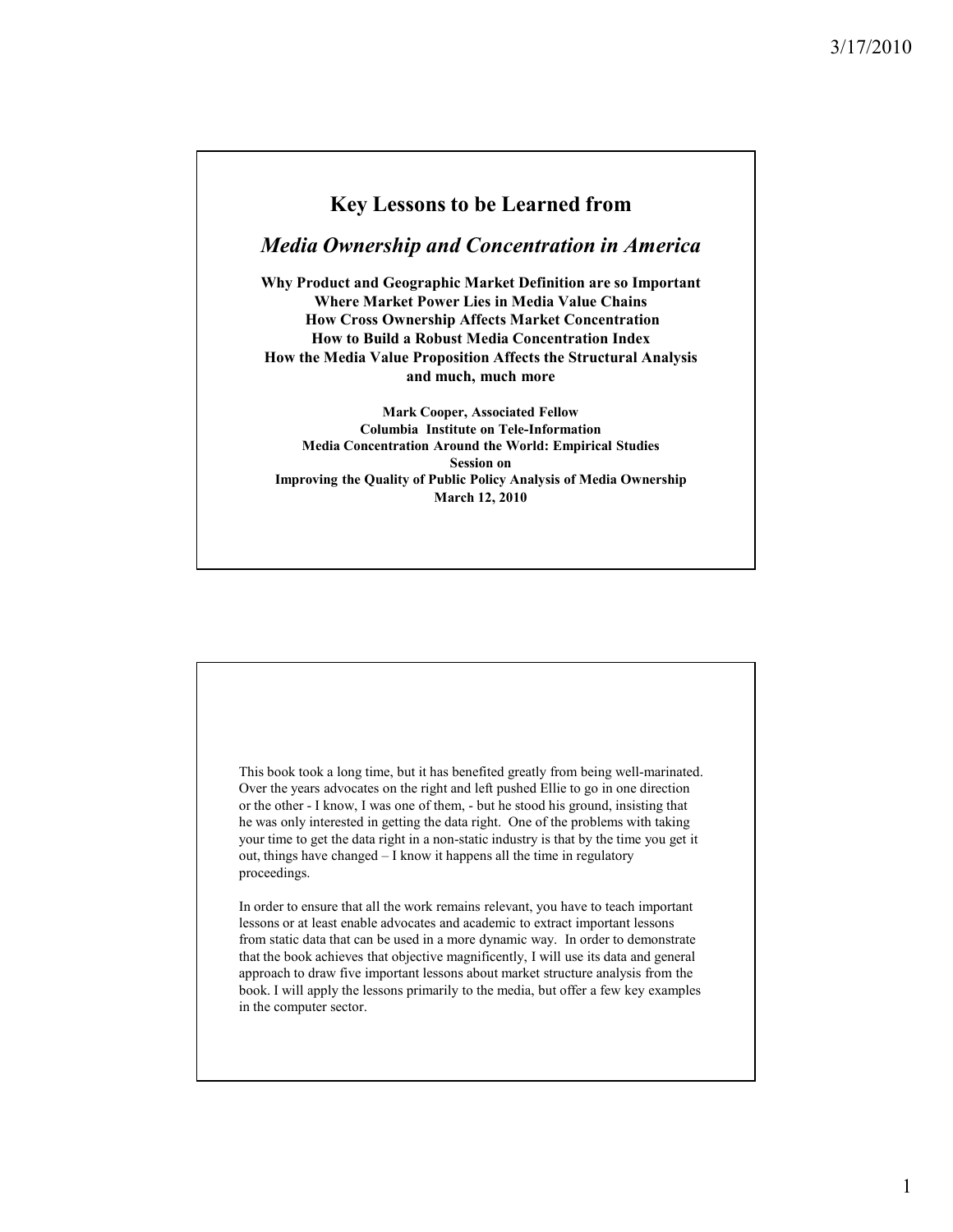

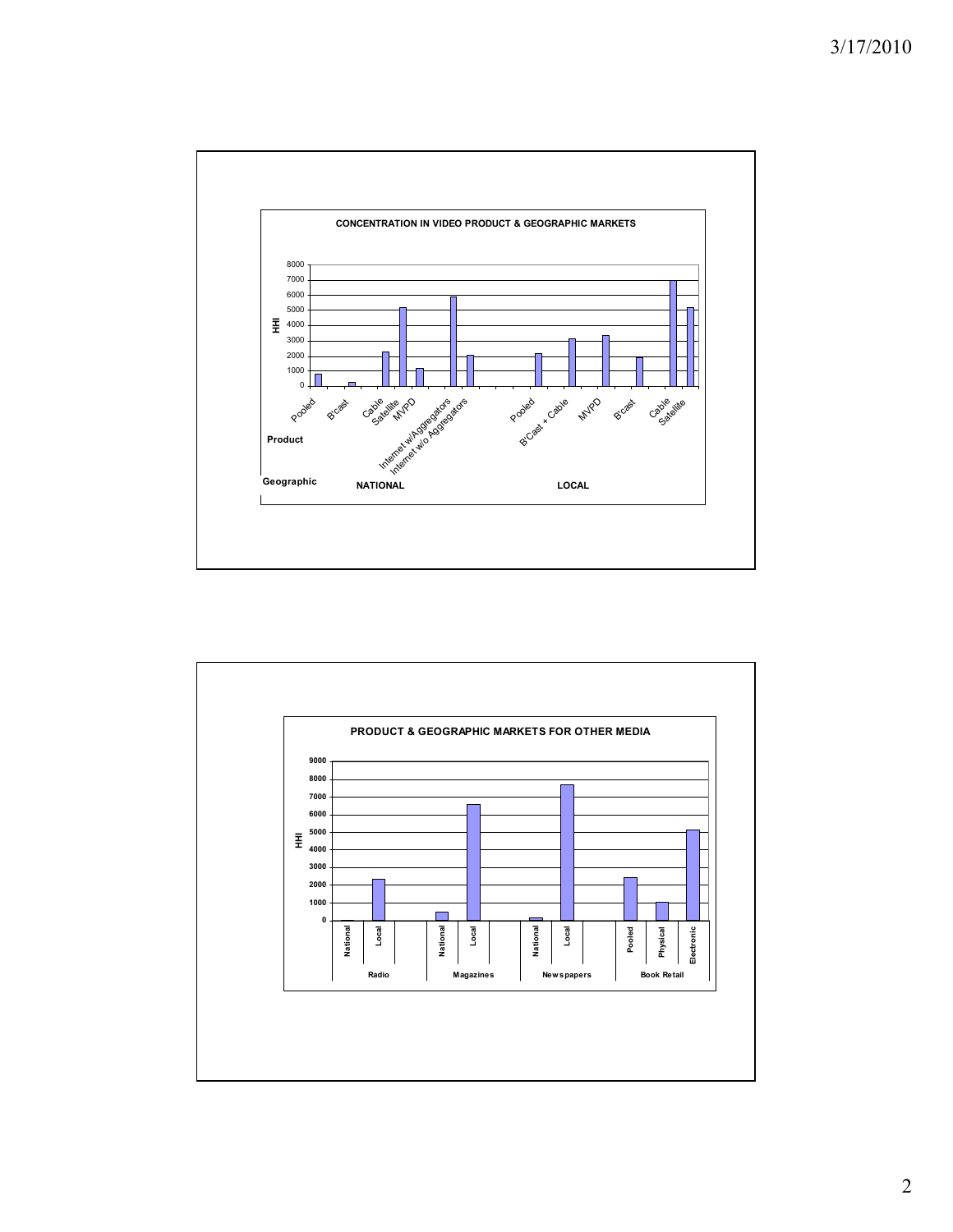

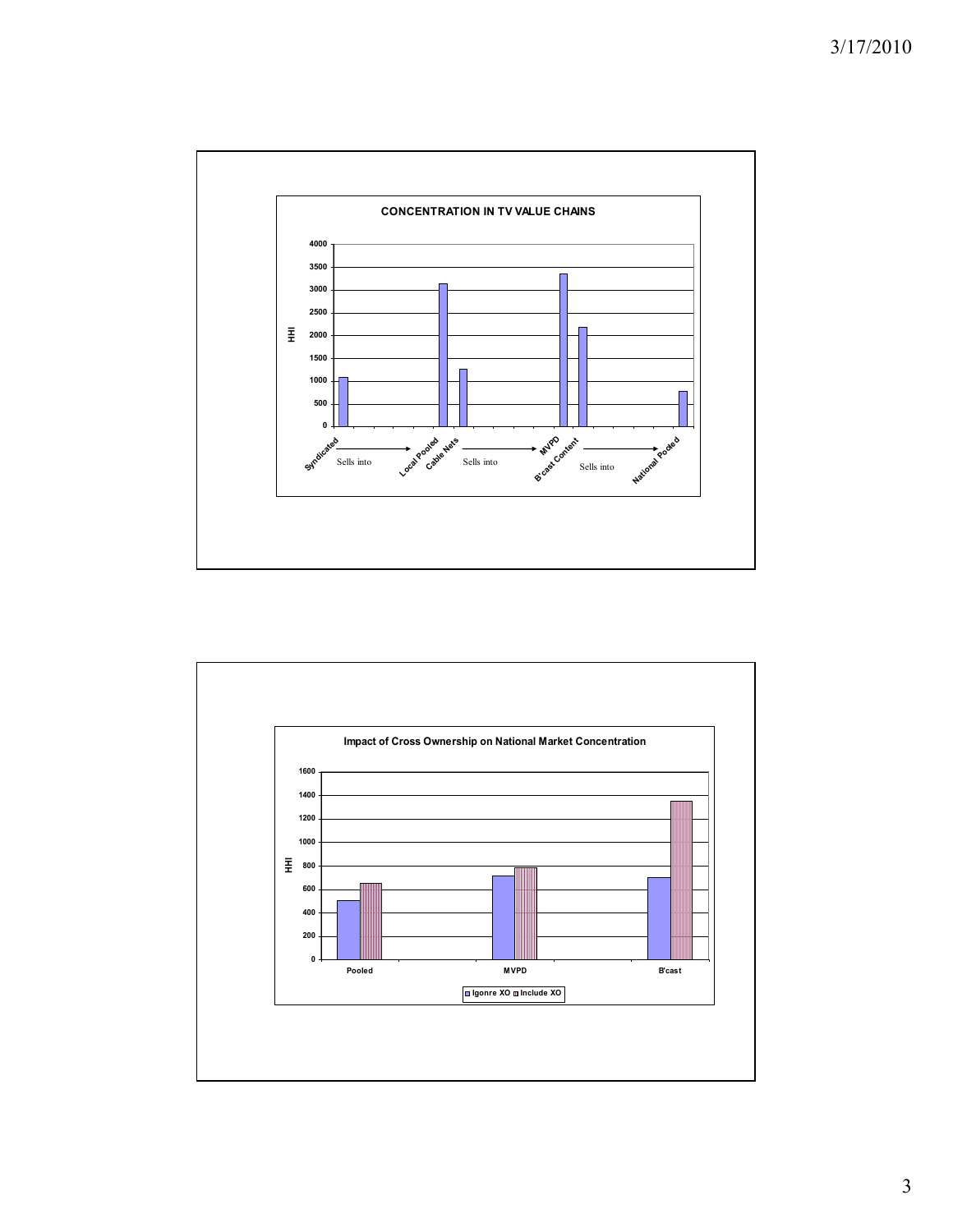

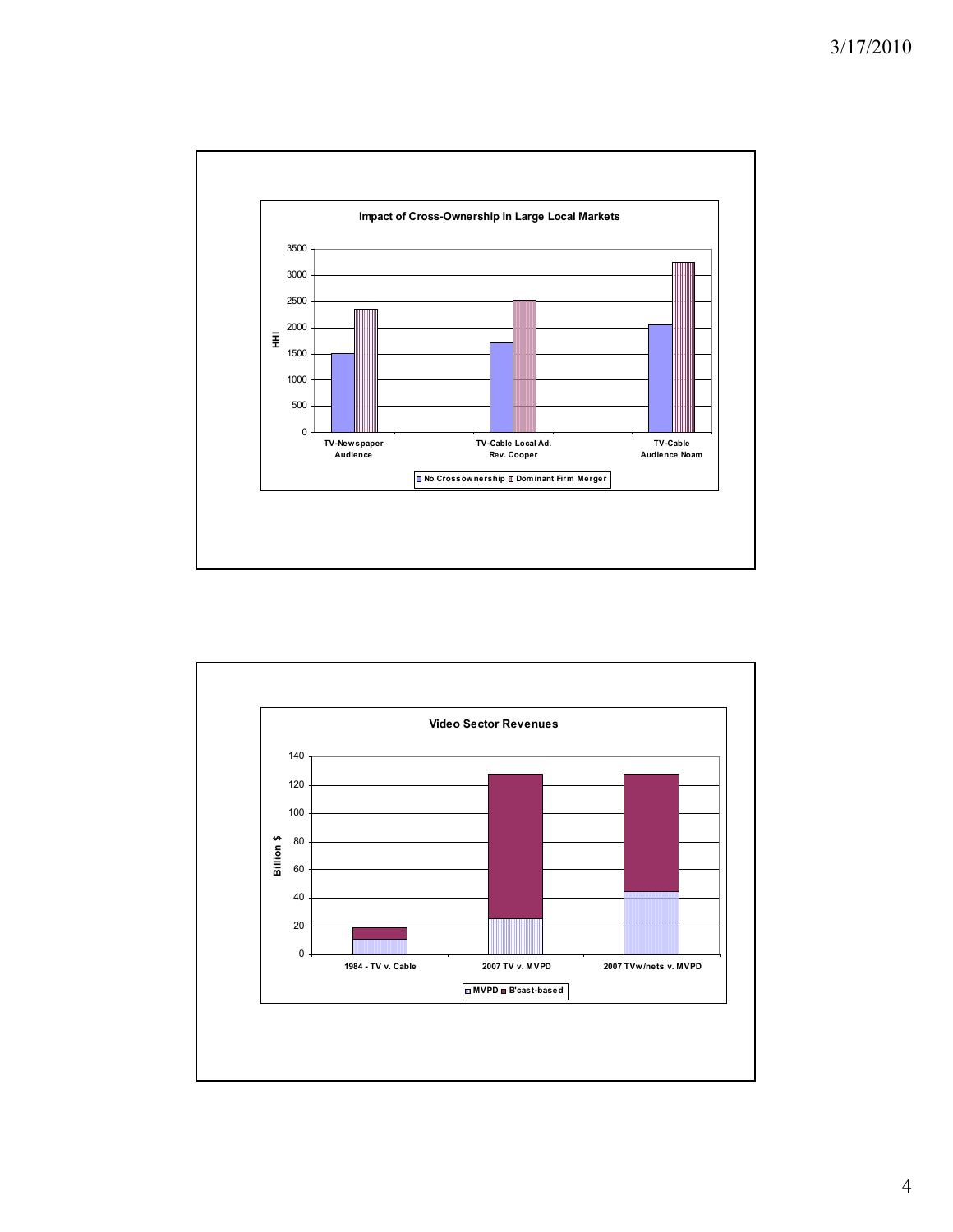

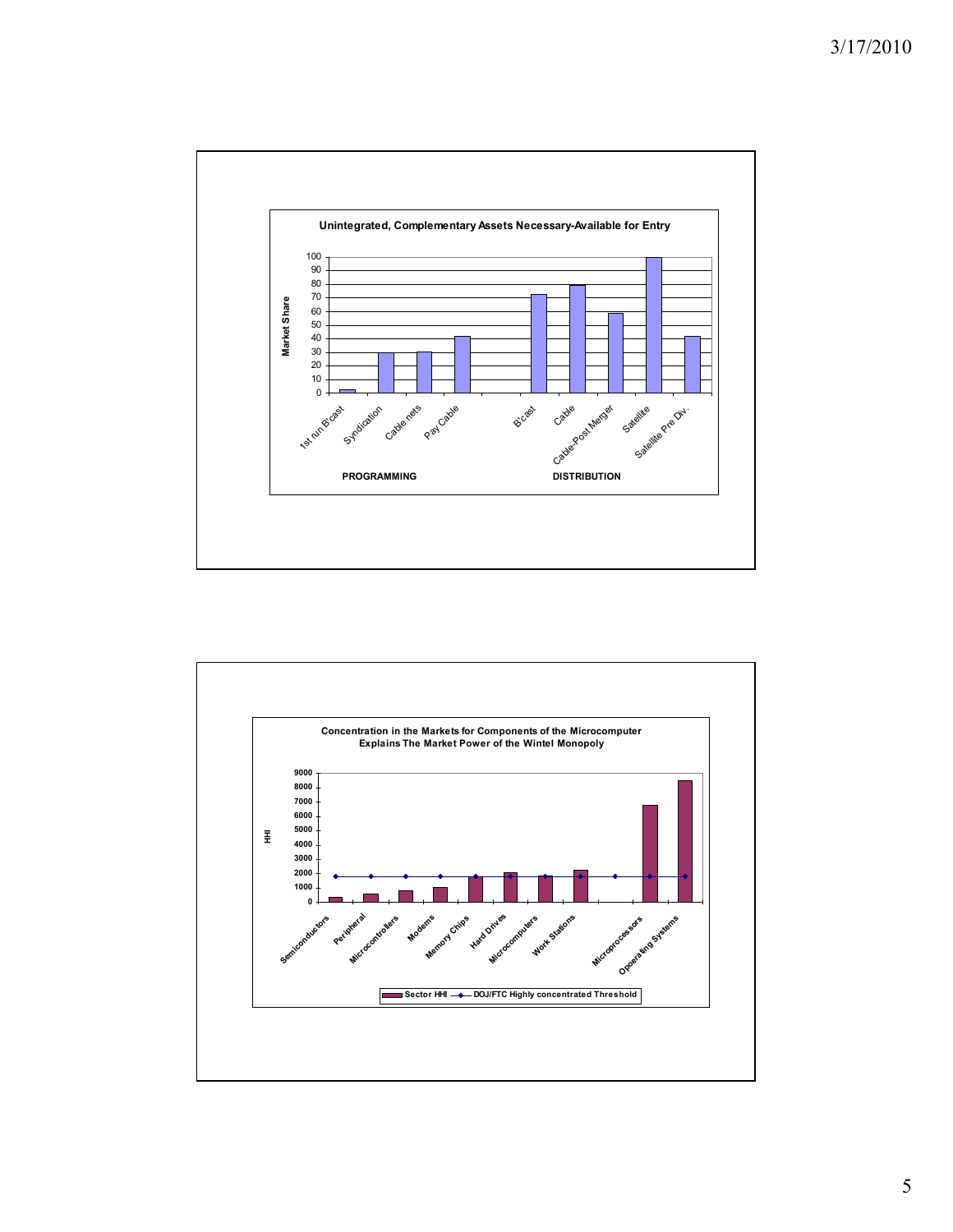

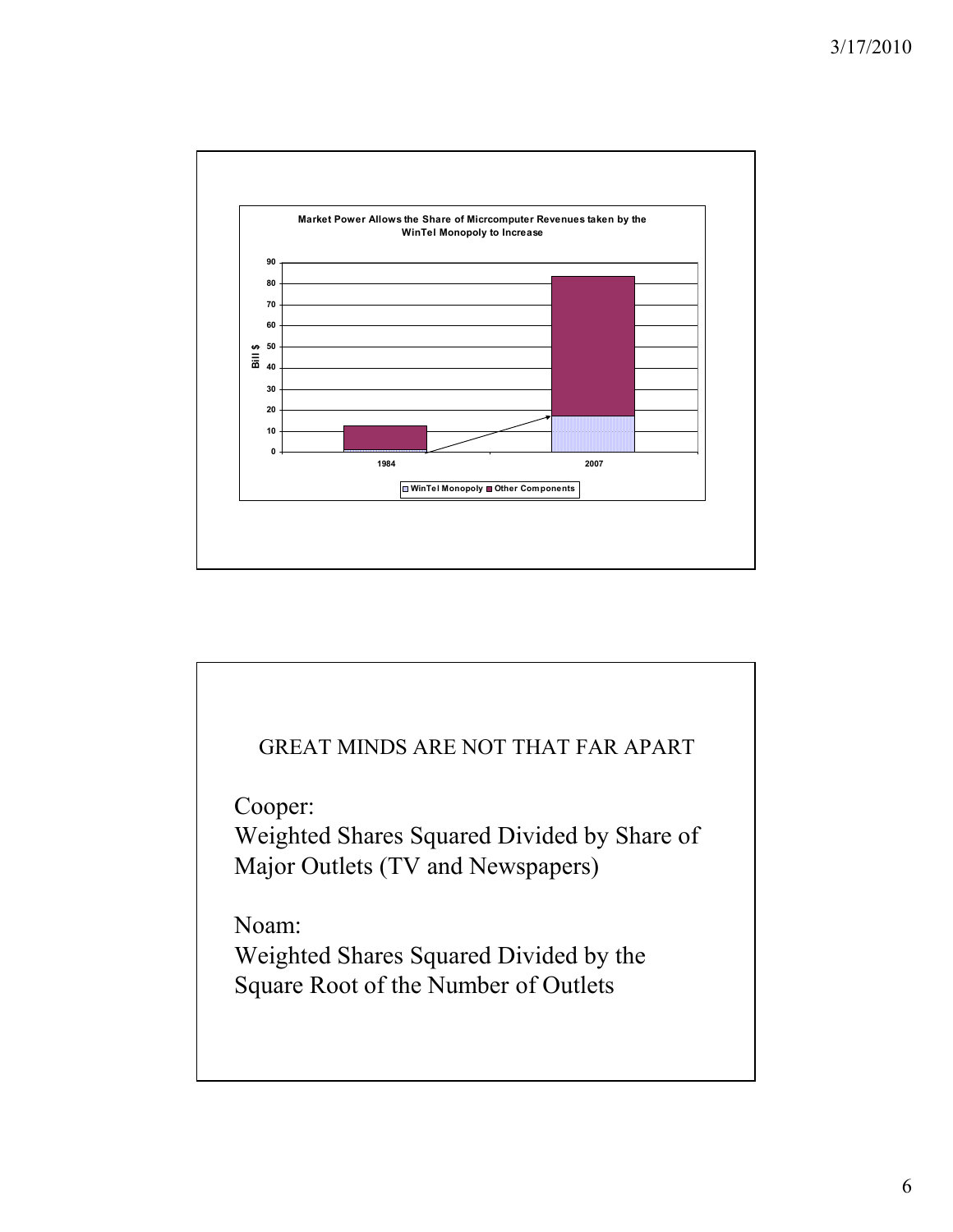Hypothetical Local Market: 5 TV stations with equal Market shares 2 Newspapers with Equal Market Shares TV weight is 50; Newspaper Weight is 30 1 cross-ownership merger diminimus standard is 1 percent of total market (only TV and Newspapers meet the standard) Cooper Index Noam Index Before After Before After 760 1149 359 513

| 20 <sup>th</sup> Century Public Sphere                                                                                                         |                                                                                                    |                      |                                                                                          |  |
|------------------------------------------------------------------------------------------------------------------------------------------------|----------------------------------------------------------------------------------------------------|----------------------|------------------------------------------------------------------------------------------|--|
| <b>Autonomous Discussion</b><br>& Participation                                                                                                | Mediated<br>Communications                                                                         |                      |                                                                                          |  |
| Private<br>Dinner Table<br>Backyard Fence<br>Water Cooler<br>Street Comer                                                                      | <b>Mass Push Media</b>                                                                             |                      |                                                                                          |  |
| Social-NGO<br>Church<br><b>PTA</b><br>Union Hall<br>Civic Assoc.                                                                               | Role and Resources Of The Press.<br>Public Media                                                   |                      |                                                                                          |  |
| Participation<br>Private<br>Dinner Table<br>Backyard Fence<br>Water Cooler<br>Street Comer<br><b>Many-to Many Discourse</b><br>The Blogosphere | Social-NGOs<br>Church<br><b>PTA</b><br>Union Hall<br>Civic Assoc.                                  |                      | <b>Mass Push Media</b><br><b>Role and Resources of The Press.</b><br><b>Public Media</b> |  |
| List serves, etc.<br>Meet-ups                                                                                                                  | <b>Structured Viral</b><br><b>Communications</b><br>Coordinated B chavior<br>Networked Cooperation | Posts<br>Wikis, etc. | <b>Alternative Media</b>                                                                 |  |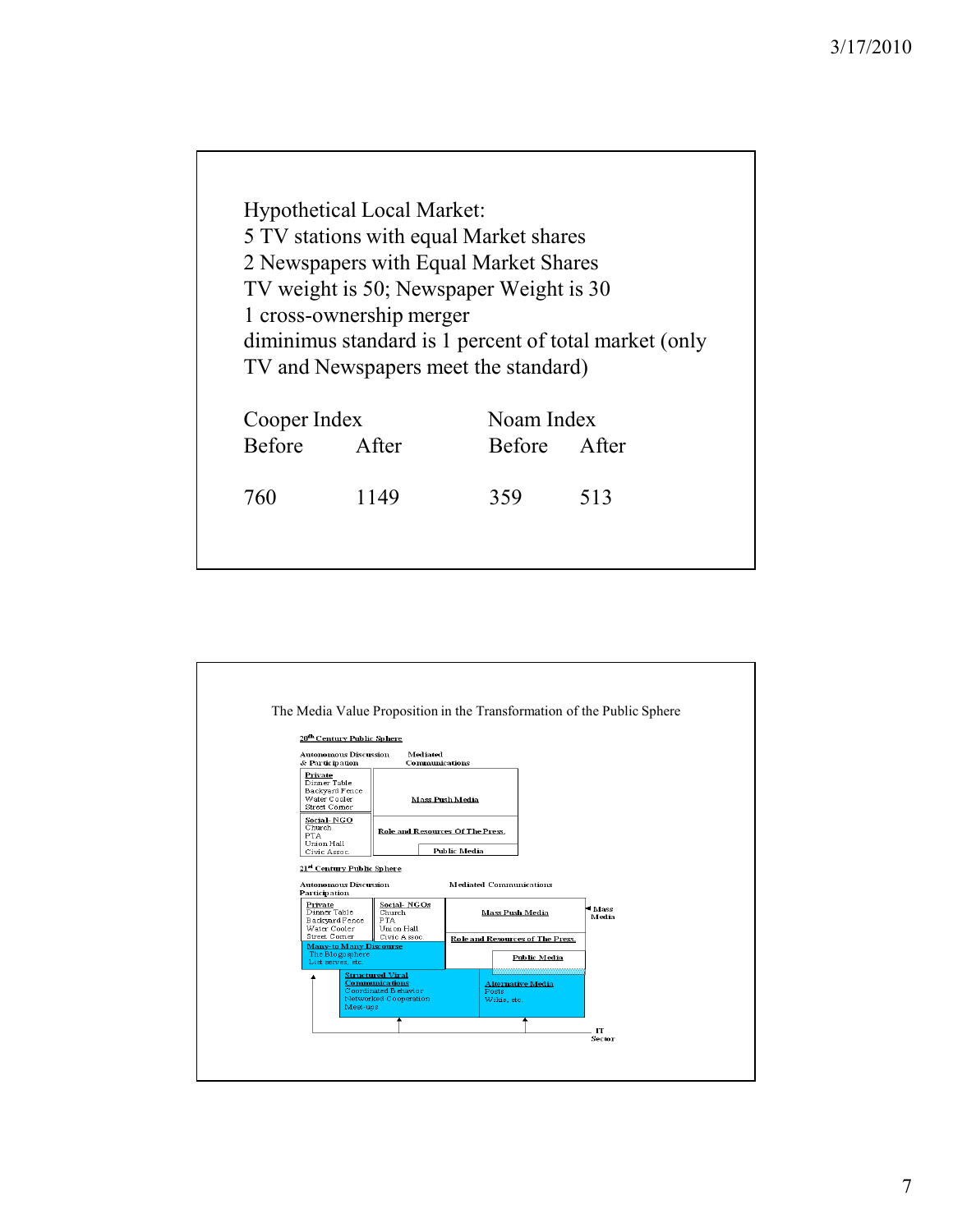